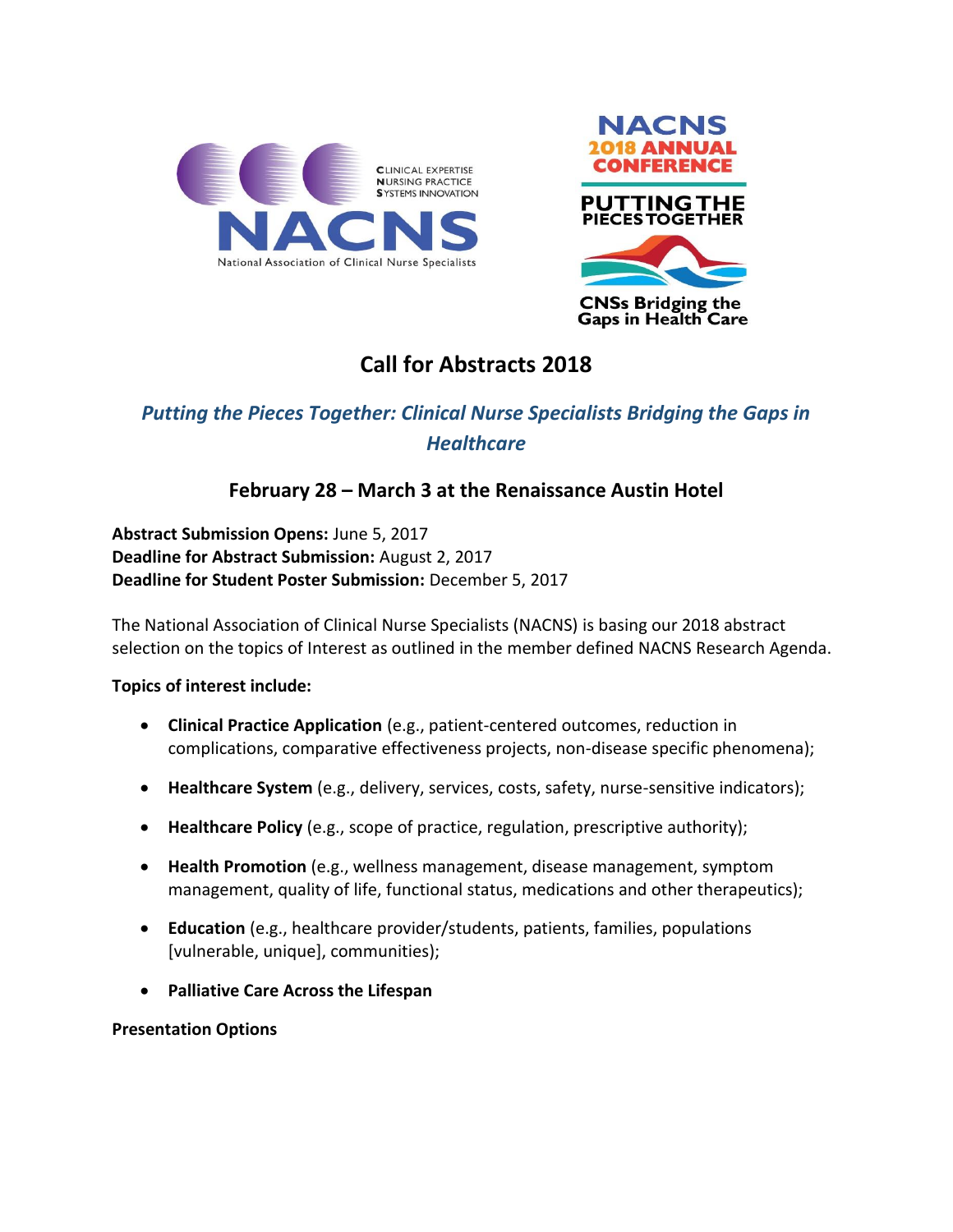This call is for four different types of presentations: **individual podium**; **symposium**; **clinical management lecture** and **poster** presentations. All abstract submissions should reflect the conference theme.

All abstracts must use the following headings:

- I. Title
- II. Significance & Background
- III. Evaluation Methods
- IV. Outcomes
- V. Implications

# **Individual podium presentation**

This paper should address at least one of the topics of interest. The presenter will have 20 minutes to present followed by 5 minutes for Q&A. The conference planning committee assigns the accepted podium presentations to break out sessions with other papers on similar topics. Abstract submissions must include the **title reflecting the content of the presentation, identify the topic of interest, 1 learner objective, and an abstract text (limit 250 words)**. *The author name(s) and affiliations must not be in the abstract text or title.* 

#### **Symposium Presentation**

Submitted as *a collection of 3 papers* plus a brief 5-minute overview that introduces the focus of the symposium. Each of the 3 paper presentations have 20 minutes each, then Q&A will follow. The group of submitting authors determine the focus of the symposium (e.g., a standard process applied to different patient populations or different settings; a single project with multiple outcomes – each paper focuses on one outcome; a single disease of condition with different approaches for management presented, etc.).

**The symposium overview paper must include the symposium title, identify the topic of interest, and list 3 learner objectives. The overview text is limited to 250 words. The individual papers must each include a title that is consistent with the symposium focus and an abstract text (limit 250 words)**. *The author name(s) and affiliations must not be in the abstract text or title.* 

# **Clinical management lecture**

This paper is an in-depth presentation of a chronic disease or health problem management that includes the pharmacological management for the selected disease/health problem. Presenters will have 60 minutes for the lecture followed by Q&A for 10-15 minutes. **Abstract submissions for clinical management lectures must include the title reflecting the content of the presentation, 3 learner objectives, and an abstract text (limit 250 words).** *The author name(s) and affiliations must not be in the abstract text or title.* 

# **Poster presentations**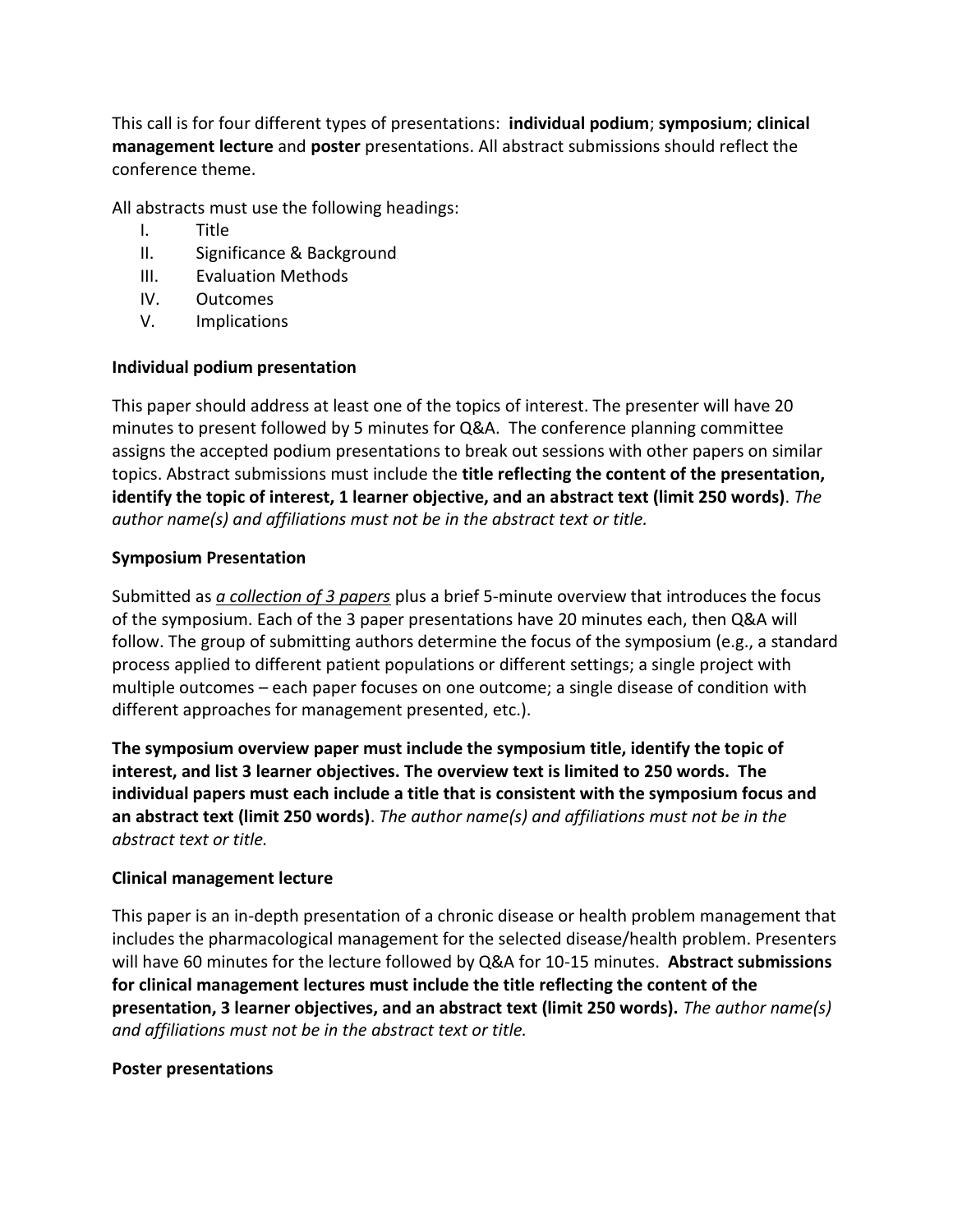Posters are stand-alone visual displays focusing on one of the topics of interest. One presenter is required to be present during the main poster viewing session to respond to Q&A with conference attendees. Posters are used for works-in-progress or completed works. The author name(s) and affiliations must not be in the abstract text or title.

# **Guidelines for On-Line Submission:**

- All abstracts must be submitted using an online Abstract Management System available at www.nacns.org.
- Request for the abstract to be considered for concurrent session or poster presentation or both. Each abstract will be selected for only one (1) presentation.
- Individuals may submit more than one abstract.
- If more than one abstract from a single presenter is accepted, NACNS reserves the right to accept only one as a concurrent session and assign the other(s) to be presented as poster(s).
- The abstract title must accurately reflect the content of the presentation.
- All authors' affiliations should be included in the submission.
- Student abstracts require faculty advisor's name, contact information, school identification and electronic verification that submitter is eligible to present as a student.

• Abstracts not in compliance with the required guidelines will be returned to the author and will not be

considered.

# **General Information:**

Authors may submit abstracts of completed work or work in progress. Podium or poster presentations should not have been presented previously at other national or international conferences; however, prior presentation to a local/regional group is acceptable.

The primary author is responsible for obtaining consent from all authors and any employer or patient/client clearances before submitting the abstract. Concurrent presentations (individual papers & symposia) will be made in 75 minute sessions. Poster presentations will be on poster boards and will be displayed for the entire day, but authors are required to be present only during the designated poster viewing session.